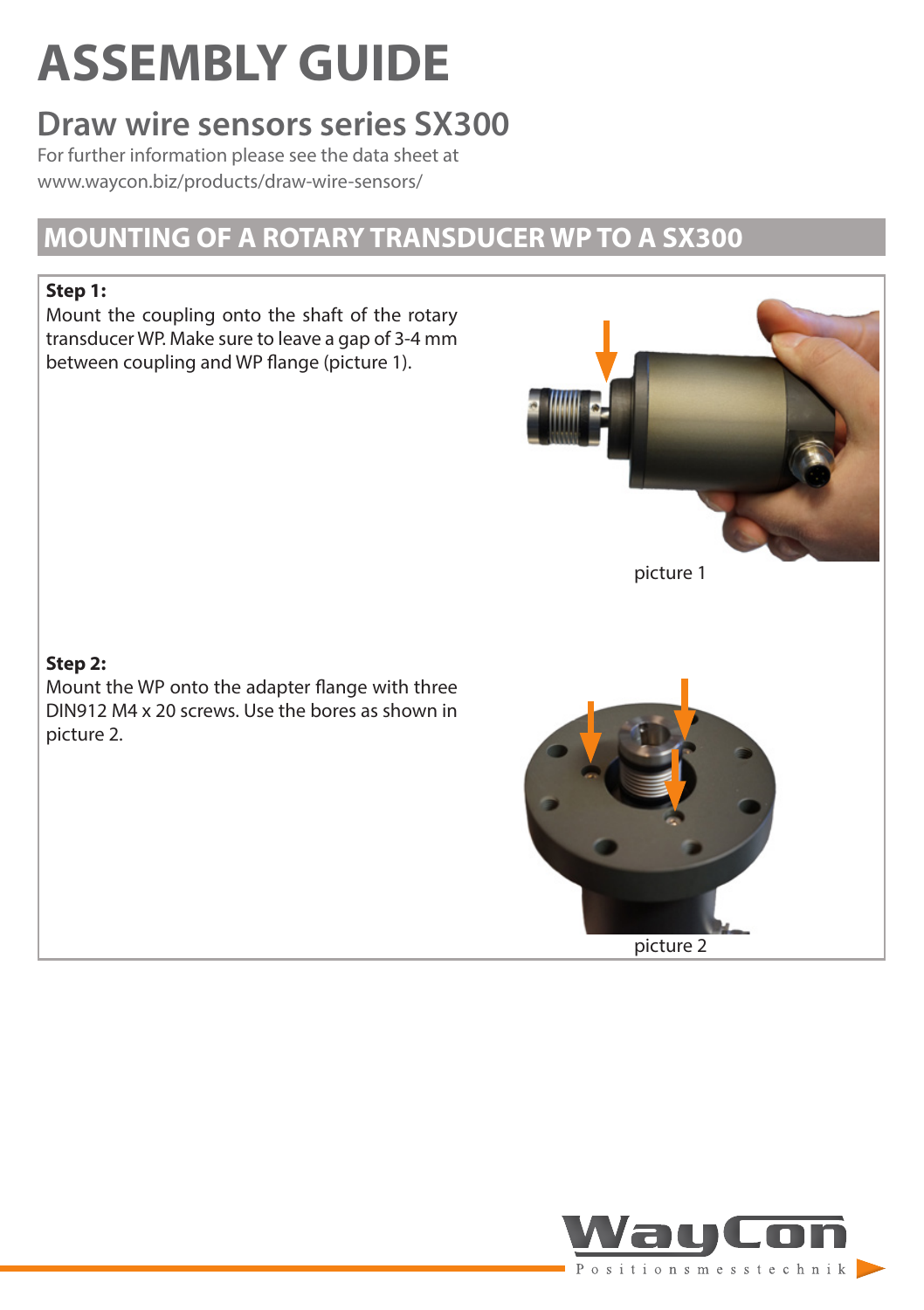## **MOUNTING OF A ROTARY TRANSDUCER WP TO A SX300**

#### **Step 3:**

Mount the adapter flange with the WP onto the SX300 (picture 3).

To fix, use four DIN912 M8 x 55 screws and four spacer sleeves 8 x 14 x 35.



picture 3

#### **Step 4:**

Carefully turn the coupling counterclockwise (ccw, view on the WP) until you feel the blockade .Then, turn the coupling approx. 5° clockwise (cw) and fix the coupling with two set screws (picture 4).

Use a torque of 2-2,5 Nm.

#### **Attention: Do not apply excessive force!**

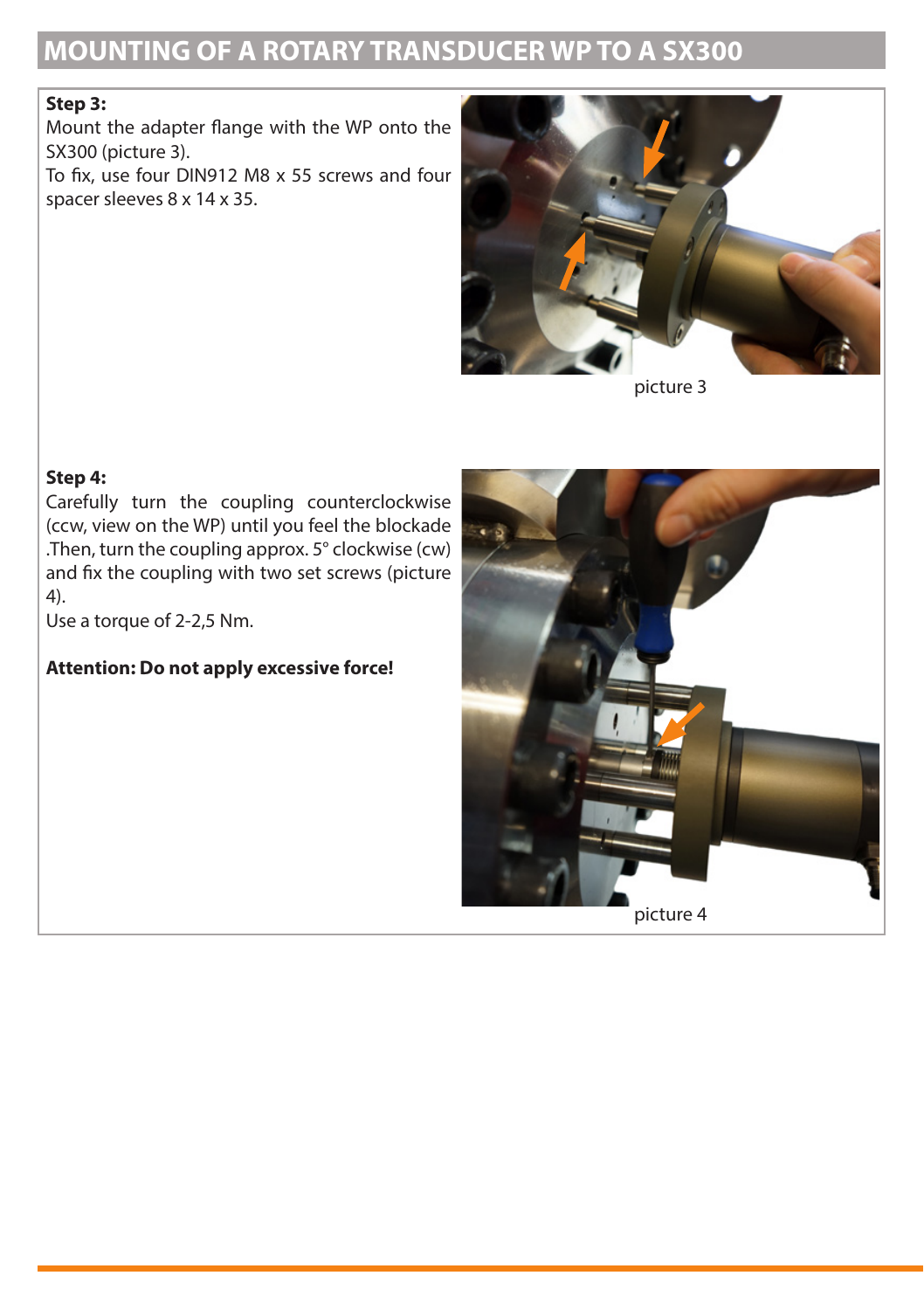# **MOUNTING OF A ROTARY TRANSDUCER WP TO A SX300**

#### **Step 5:**

Fix the protection cap with three M8 x 90 screws. Make sure that the opening leaves the connector output free (picture 5).



picture 5

#### **Picture 6:**

Protection cap completely mounted.



picture 6

#### **Picture 7:**

Draw wire sensor SX300 with the completely mounted rotary transducer WP.



picture 7